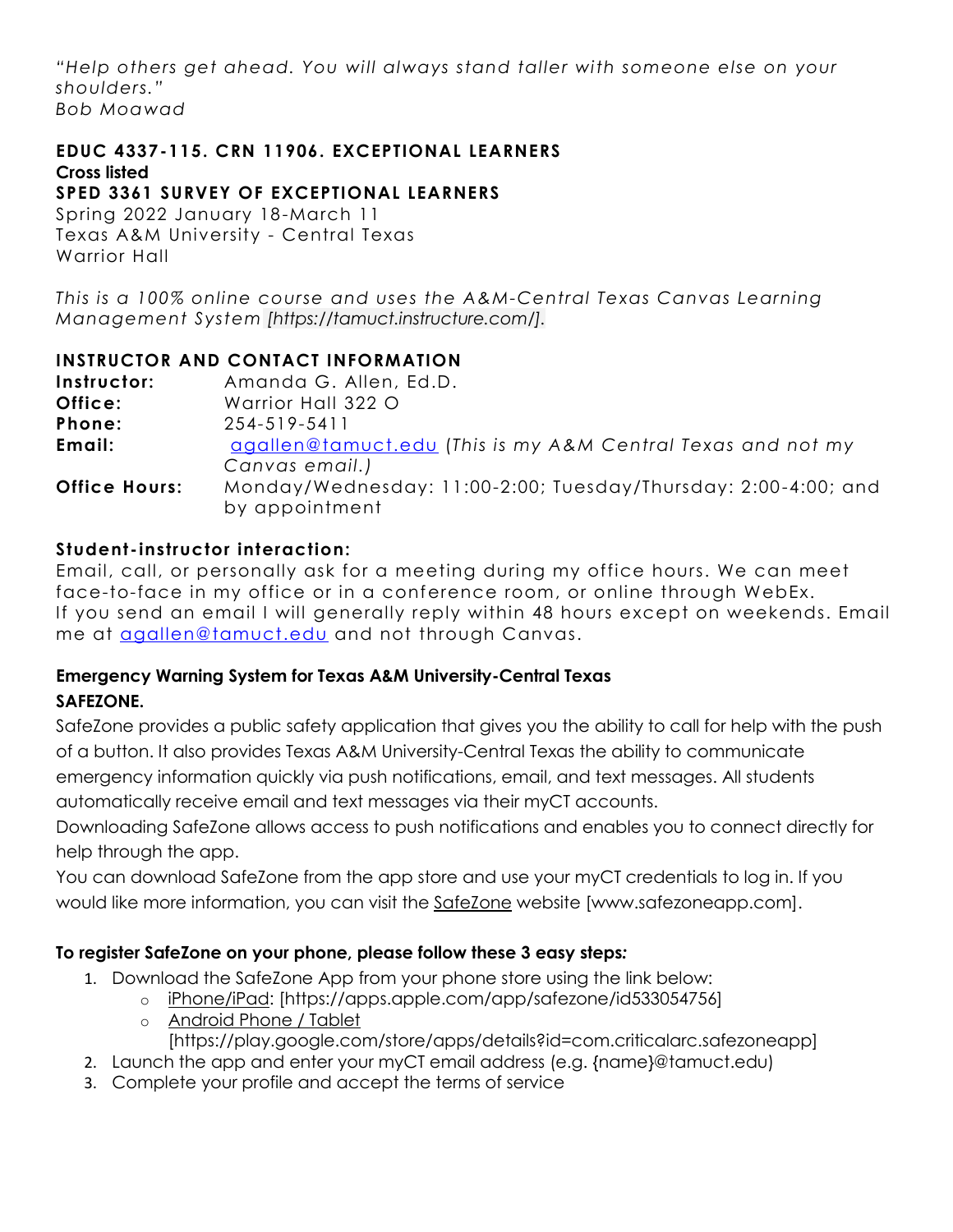#### **COURSE INFORMATION: Catalog Description**

The characteristics of exceptional learners and educational programs for individuals with disabilities are surveyed. Additional course content includes the legislation and court cases related to special education and the referral, diagnosis, and placement of exceptional learners.

#### **Course Objective**

Preservice teachers will develop an awareness of legal aspects of special education as well as the students who receive special education services and an overview of those services.

### **Student Learning Outcomes:**

The candidates will

- 1. Define, characterize, and analyze teaching strategies of students diagnosed with disabilities identified by IDEA.
- 2. Define and describe students with gifts and talents and students who are twice exceptional.
- 3. Articulate the basic principles of PL 94-142, PL 99-457, PL 101-476, the Reauthorizations of IDEA, ADA, and Section 504 of the Rehabilitation Act of 1973.
- 4. Describe the prereferral (RTI) and referral process.
- 5. Demonstrate knowledge of the IEP, (ARD) Committee, due process, reasonable accommodations and modifications, and LRE.
- 6. Differentiate high and low tech assistive technology and the need of each to reach all students.
- 7. Identify evidenced-based strategies that address learning needs and differences.

# **Competency and Goals Statements:**

*Special education standards are found at the end of the syllabus.*

# **Resources:**

Hallahan, D. P., Kauffman, J. M., & Pullen, P. C. (2019). *Exceptional learners: An*  introduction to special education (14<sup>th</sup> ed.). Pearson.

# **ASSESSMENT COMPONENTS**

 *Discussions, reflections, etc. (30 pts.)* SLO 1-7 Complete and participate in discussions, reflections and other activities.

*Quizzes (40 pts.)* SLO 1-7

Complete quizzes Quizzes will consist of chapter content and material provided that is pertinent to those chapters. Points may vary.

- *Films (5 pts./ea.)* SLO 1-7 Watch and reflect on the following films. Prompts and rubrics will be provided in Canvas.
	- *F.A.T. City*
	- *Graduating Peter*
- *Final Exam (10 pts.)* SLO 1-7 Complete a cumulative final exam given at the end of the semester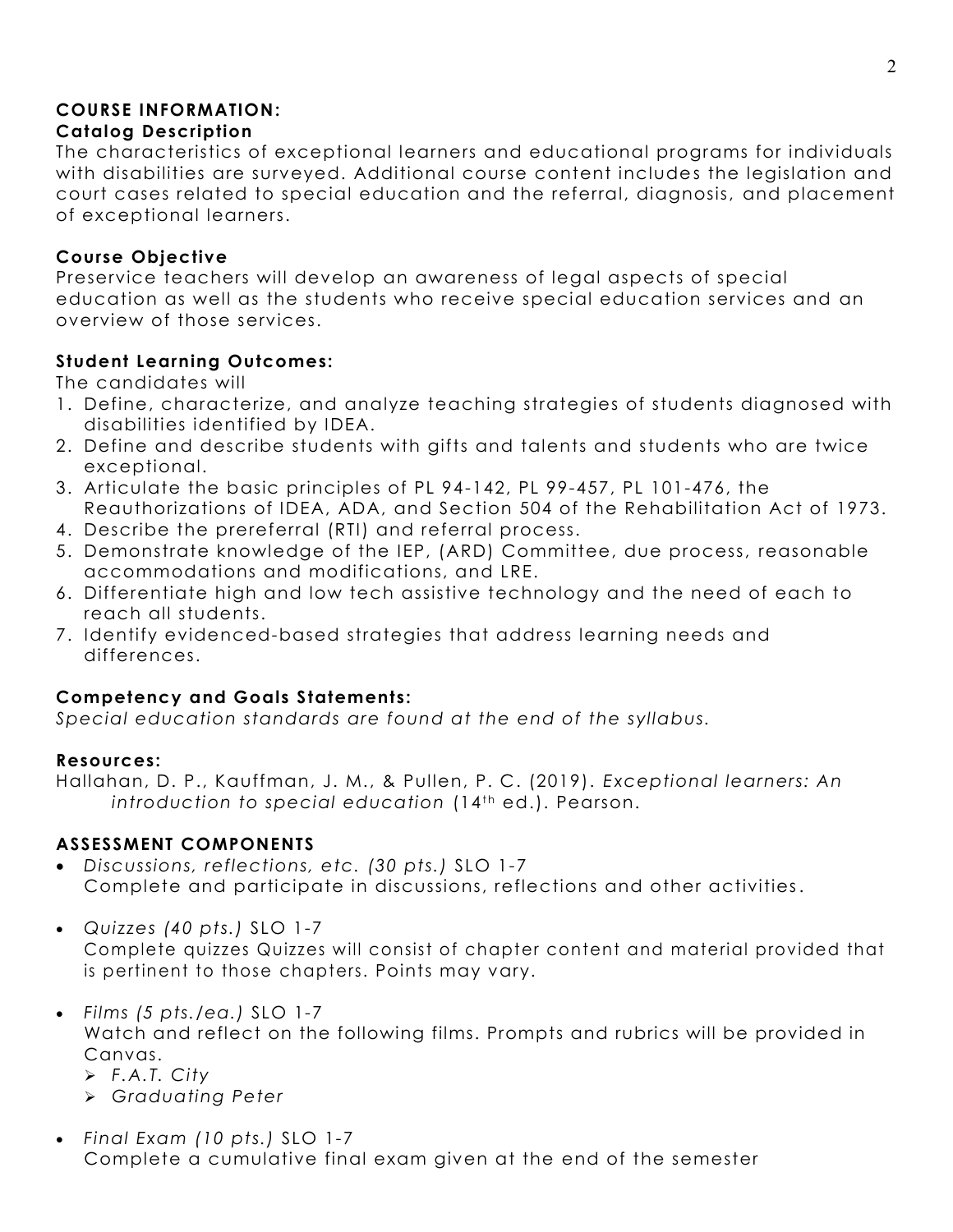# *Professionalism (10 pts.)*

Professionalism includes but is not limited to

- $\triangleright$  Actively participating in class
- $\triangleright$  Completing and submitting assignments on time
- Communicating appropriately with your professors and other professionals at the appropriate times and in a timely manner
- Following the TExES Code of Ethics and the TAMUCT Student Code of Ethics and the standards, policies, and requirements stated throughout the syllabus.

#### **Most work will be** *word-processed and double-spaced***. Use** *person-first language* **in all documentation. (State the person before the disability. –** *student with a disability* rather than *the disabled student)* **Ensure that you use correct** *grammar, mechanics, structure, and clarity.* **Points will be deducted for these errors.**

| <b>Grading Criteria</b>      |     | Grades will be assigned at<br>the end of the semester<br>on the following basis: | Grading scale with<br>the deletion of field<br>experience |
|------------------------------|-----|----------------------------------------------------------------------------------|-----------------------------------------------------------|
| Quizzes                      | 40  | $100-90 = A$                                                                     | $80 - 72 - A$                                             |
| Discussions/Reflections/etc. | 30  | $89 - 80 = B$                                                                    | $71-64 - B$                                               |
| F.A.T. City                  |     | $79 - 70 = C$                                                                    | $63 - 56 - C$                                             |
| <b>Graduating Peter</b>      | 5   | $69-60 = D$                                                                      | $55 - 48 - D$                                             |
| Final Exam                   | 10  | 59 > F                                                                           | $47 > - F$                                                |
| Professionalism              | 10  |                                                                                  |                                                           |
| <b>TOTAL</b>                 | 100 |                                                                                  |                                                           |

#### **Posting of Grades**

Grades will be posted on Canvas.

# **Grading Policies:**

#### **Late Work:**

The professor will deduct 10% of the possible points if an assignment is past due. Ten percent will be deducted each additional day the assignment is late. Supplemental assignments are not available. Be aware of the time and date each assignment is due.

Late work will be accepted without penalty only under extreme extenuating circumstances. This information will be communicated to the professor in a timely manner (no more than two days after the due date) and directly from the student who will be or who is absent. The professor will not accept information from another student. If extenuating circumstances prevent a student from completing an assignment(s) by the due date, medical or other documentation is required.

# **COURSE OUTLINE AND CALENDAR**

**Complete Course Calendar:** *The course calendar is on a separate Canvas page.* **Important University Dates**

The following link will take you to the current Academic Calendar . You will need to cut and paste the link into your browser.

*<https://www.tamuct.edu/registrar/academic-calendar.html>*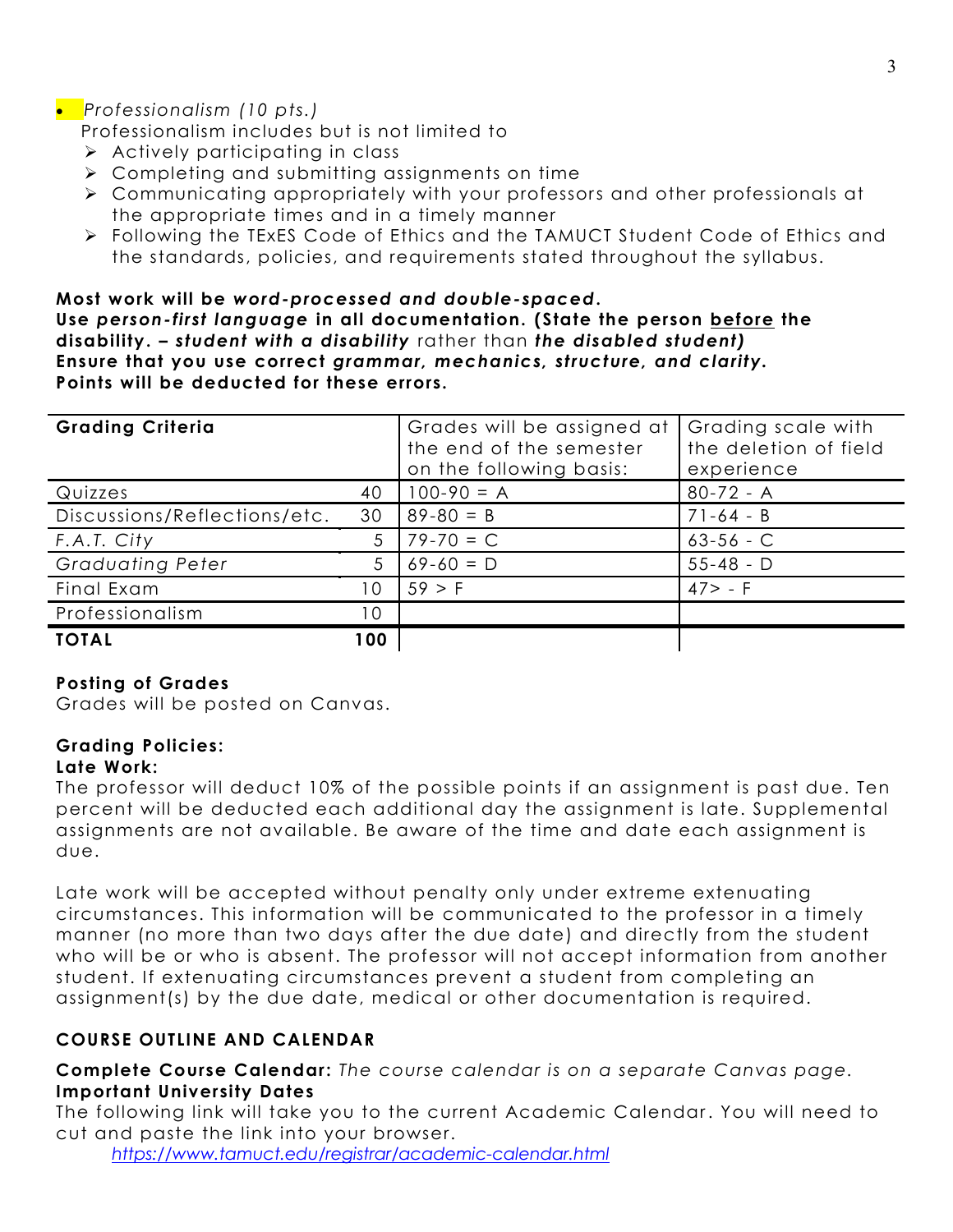#### **Technology Requirements**

This course will use the A&M-Central Texas Instructure Canvas learning management system. **We strongly recommend the latest versions of Chrome or Firefox browsers. Canvas no longer supports any version of Internet Explorer.**

Logon to A&M-Central Texas Canvas [https://tamuct.instructure.com/] or access Canvas through the TAMUCT Online link in myCT [https://tamuct.onecampus.com/]. You will log in through our Microsoft portal.

Username: Your MyCT email address. Password: Your MyCT password

### **Canvas Support**

Use the Canvas Help link, located at the bottom of the left-hand menu, for issues with Canvas. You can select "Chat with Canvas Support," submit a support request through "Report a Problem," or call the Canvas support line: 1 -844-757-0953.

For issues related to course content and requirements, contact your instructor.

# **Online Proctored Testing**

A&M-Central Texas uses Proctorio for online identity verification and proctored testing. This service is provided at no direct cost to students. If the course requires identity verification or proctored testing, the technology requirements are: Any computer meeting the minimum computing requirements, plus web camera, speaker, and microphone (or headset). Proctorio also requires the Chrome web browser with their custom plug in.

### **Other Technology Support**

For log-in problems, students should contact Help Desk Central

24 hours a day, 7 days a week

Email: [helpdesk@tamu.edu](mailto:helpdesk@tamu.edu) Phone: (254) 519-5466 [Web Chat:](http://hdc.tamu.edu/) [http://hdc.tamu.edu] *Please let the support technician know you are an A&M-Central Texas student.*

# **UNIVERSITY RESOURCES, PROCEDURES, AND GUIDELINES**

# **Drop Policy**

If you discover that you need to drop this class, you must complete the [Drop](https://dynamicforms.ngwebsolutions.com/casAuthentication.ashx?InstID=eaed95b9-f2be-45f3-a37d-46928168bc10&targetUrl=https%3A%2F%2Fdynamicforms.ngwebsolutions.com%2FSubmit%2FForm%2FStart%2F53b8369e-0502-4f36-be43-f02a4202f612)  [Request](https://dynamicforms.ngwebsolutions.com/casAuthentication.ashx?InstID=eaed95b9-f2be-45f3-a37d-46928168bc10&targetUrl=https%3A%2F%2Fdynamicforms.ngwebsolutions.com%2FSubmit%2FForm%2FStart%2F53b8369e-0502-4f36-be43-f02a4202f612) Dynamic Form through Warrior Web.

[https://dynamicforms.ngwebsolutions.com/casAuthentication.ashx?InstID=eaed95b 9-f2be-45f3-a37d-

46928168bc10&targetUrl=https%3A%2F%2Fdynamicforms.ngwebsolutions.com%2FSub mit%2FForm%2FStart%2F53b8369e-0502-4f36-be43-f02a4202f612].

Faculty cannot drop students; this is always the responsibility of the student. The Registrar's Office will provide a deadline on the Academic Calendar for which the form must be completed. Once you submit the completed form to the Registrar's Office, you must go into Warrior Web and confirm that you are no longer enrolled. If you still show as enrolled, FOLLOW-UP with the Registrar's Office immediately. You are to attend class until the procedure is complete to avoid penalty for absence. Should you miss the drop deadline or fail to follow the procedure, you will receive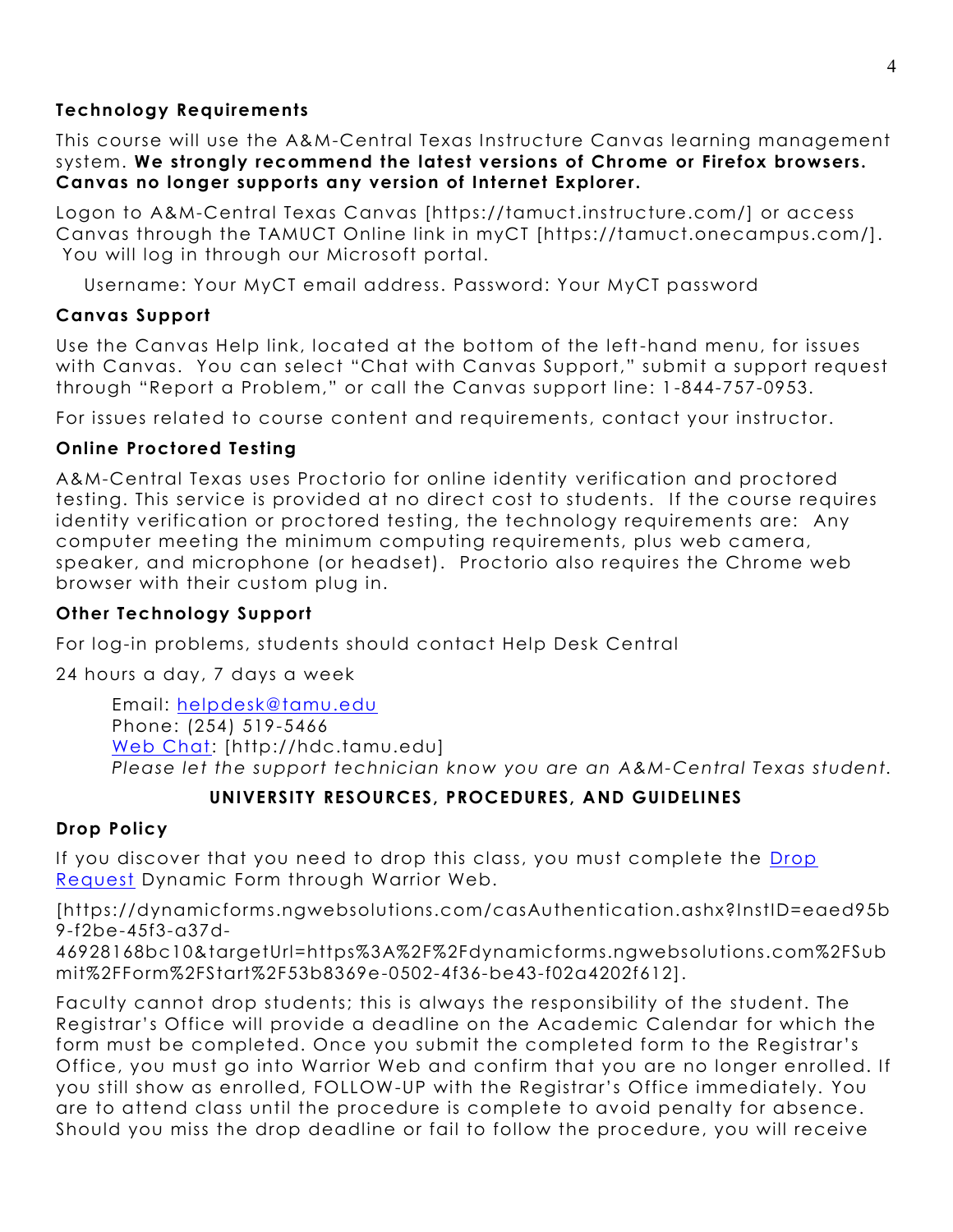an F in the course, which may affect your financial aid and/or VA educational benefits.

### **Academic Integrity**

Texas A&M University-Central Texas values the integrity of the academic enterprise and strives for the highest standards of academic conduct. A&M-Central Texas expects its students, faculty, and staff to support the adherence to high standards of personal and scholarly conduct to preserve the honor and integrity of the creative community. Any deviation by students from this expectation may result in a failing grade for the assignment and potentially a failing grade for the course. All academic misconduct concerns will be referred to the Office of Student Conduct. When in doubt on collaboration, citation, or any issue, please contact your instructor before taking a course of action.

For more [information](https://nam04.safelinks.protection.outlook.com/?url=https%3A%2F%2Fwww.tamuct.edu%2Fstudent-affairs%2Fstudent-conduct.html&data=04%7C01%7Clisa.bunkowski%40tamuct.edu%7Ccfb6e486f24745f53e1a08d910055cb2%7C9eed4e3000f744849ff193ad8005acec%7C0%7C0%7C637558437485252160%7CUnknown%7CTWFpbGZsb3d8eyJWIjoiMC4wLjAwMDAiLCJQIjoiV2luMzIiLCJBTiI6Ik1haWwiLCJXVCI6Mn0%3D%7C1000&sdata=yjftDEVHvLX%2FhM%2FcFU0B99krV1RgEWR%2BJ%2BhvtoR6TYk%3D&reserved=0) regarding the Student Conduct process,

[https://www.tamuct.edu/student-affairs/student-conduct.html]. Paste into your browser. Click on Code of Student Conduct under Important Documents.

If you know of potential honor violations by other students, you may submit a [report,](https://nam04.safelinks.protection.outlook.com/?url=https%3A%2F%2Fcm.maxient.com%2Freportingform.php%3FTAMUCentralTexas%26layout_id%3D0&data=04%7C01%7Clisa.bunkowski%40tamuct.edu%7Ccfb6e486f24745f53e1a08d910055cb2%7C9eed4e3000f744849ff193ad8005acec%7C0%7C0%7C637558437485262157%7CUnknown%7CTWFpbGZsb3d8eyJWIjoiMC4wLjAwMDAiLCJQIjoiV2luMzIiLCJBTiI6Ik1haWwiLCJXVCI6Mn0%3D%7C1000&sdata=CXGkOa6uPDPX1IMZ87z3aZDq2n91xfHKu4MMS43Ejjk%3D&reserved=0) [https://cm.maxient.com/reportingform.php?TAMUCentralTexas&layout\_id=0].

# **Academic Accommodations**

At Texas A&M University-Central Texas, we value an inclusive learning environment where every student has an equal chance to succeed and has the right to a barrier-free education. The Warrior Center for Student Success, Equity and Inclusion is responsible for ensuring that students with a disability receive equal access to the university's programs, services and activities. If you believe you have a disability requiring reasonable accommodations, please contact the Office of Access and Inclusion, WH-212; or call (254) 501-5836. Any information you provide is private and confidential and will be treated as such.

For more information, please visit our [Access & Inclusion](https://tamuct.instructure.com/courses/717) Canvas page (log-in required) [https://tamuct.instructure.com/courses/717]

# **Important information for Pregnant and/or Parenting Students**

Texas A&M University-Central Texas supports students who are pregnant and/or parenting. In accordance with requirements of Title IX and related guidance from US Department of Education's Office of Civil Rights, the Dean of Student Affairs' Office can assist students who are pregnant and/or parenting in seeking accommodations related to pregnancy and/or parenting. Students should seek out assistance as early in the pregnancy as possible. For more information, please visit [Student Affairs](https://www.tamuct.edu/student-affairs/pregnant-and-parenting-students.html) [https://www.tamuct.edu/student-affairs/pregnant-and-parentingstudents.html]. Students may also contact the institution's Title IX Coordinator. If you would like to read more about these [requirements and guidelines](http://www2.ed.gov/about/offices/list/ocr/docs/pregnancy.pdf) online, please visit the website [http://www2.ed.gov/about/offices /list/ocr/docs/pregnancy.pdf].

Title IX of the Education Amendments Act of 1972 prohibits discrimination on the basis of sex and gender–including pregnancy, parenting, and all related conditions. A&M-Central Texas is able to provide flexible and individualized reasonable accommodation to pregnant and parenting students. All pregnant and parenting students should contact the Associate Dean in the Division of Student Affairs at (254) 501-5909 to seek out assistance. Students may also contact the University's Title IX Coordinator.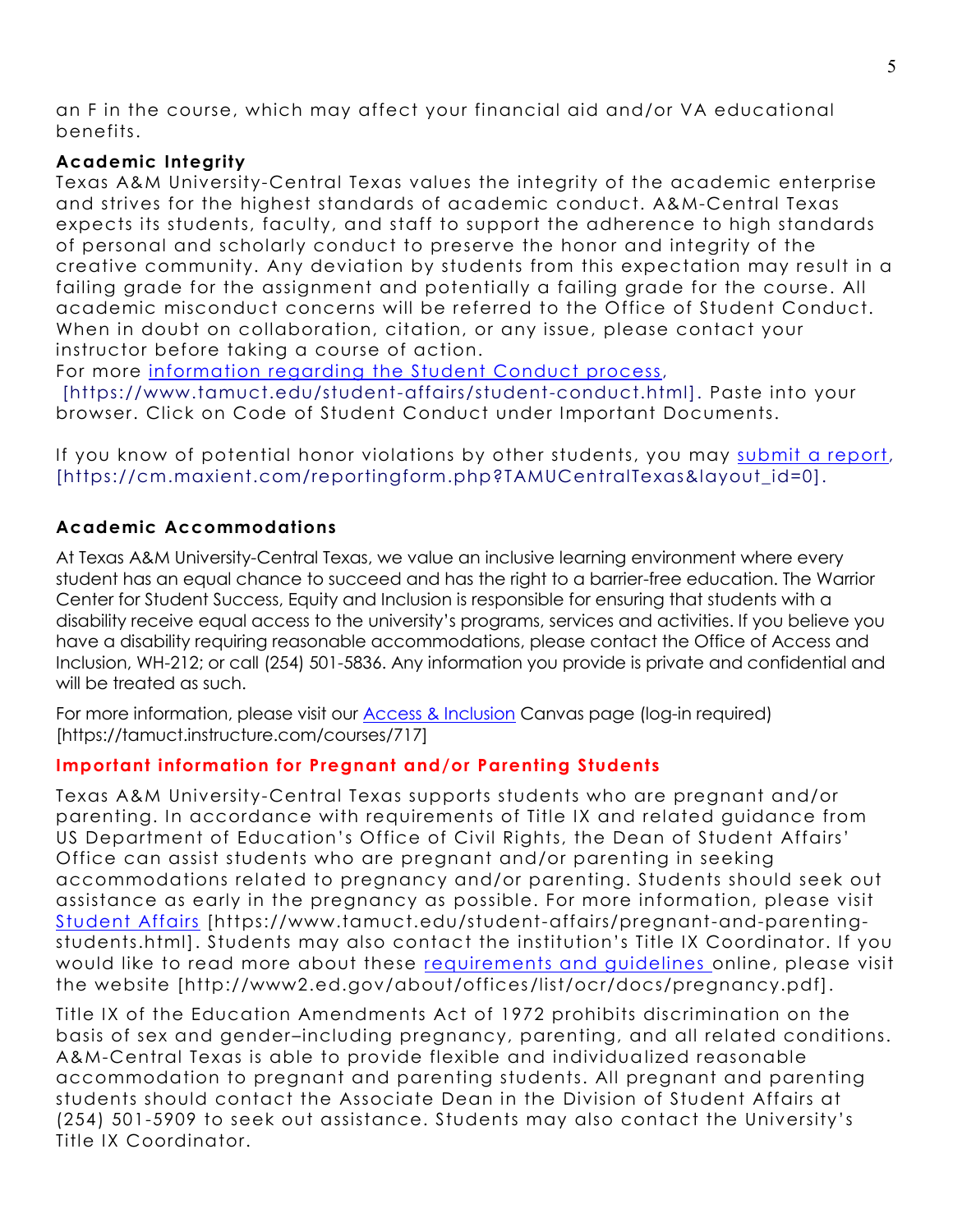# **Tutoring**

Tutoring is available to all A&M-Central Texas students, both virtually and in-person. Student success coaching is available online upon request.

If you have a question, are interested in becoming a tutor, or in need of success coaching contact the Warrior Center for Student Success, Equity and Inclusion at (254) 501-5836, visit the Warrior Center at 212 Warrior Hall, or by emailing [WarriorCenter@tamuct.edu.](mailto:WarriorCenter@tamuct.edu)

To schedule tutoring sessions and view tutor availability, please visit Tutor [Matching](https://tutormatchingservice.com/TAMUCT) [Services](https://tutormatchingservice.com/TAMUCT) [https://tutormatchingservice.com/TAMUCT] or visit the Tutoring Center in 111 Warrior Hall. Chat live with a remote tutor 24/7 for almost any subject from on your computer! Tutor.com is an online tutoring platform that enables A&M-Central Texas students to log in and receive online tutoring support at no additional cost. This tool provides tutoring in over 40 subject areas except writing support. Access Tutor.com through Canvas.

### **University Writing Center**

University Writing Center: Located in Warrior Hall 416, the University Writing Center (UWC) at Texas A&M University–Central Texas (A&M–Central Texas) is a free service open to all A&M–Central Texas students. For the Spring 2022 semester, the hours of operation are from 10:00 a.m.-5:00 p.m. Monday thru Thursday in Warrior Hall 416 (with online tutoring available every hour as well) with satellite hours available online only Monday thru Thursday from 6:00-9:00 p.m. and Saturday 12:00-3:00 p.m.

Tutors are prepared to help writers of all levels and abilities at any stage of the writing process. While tutors will not write, edit, or grade papers, they will assist students in developing more effective composing practices. By providing a practice audience for students' ideas and writing, our tutors highlight the ways in which they read and interpret students' texts, offering guidance and support throughout the various stages of the writing process. In addition, students may work independently in the UWC by checking out a laptop that runs the Microsoft Office suite and connects to WIFI, or by consulting our resources on writing, including all of the relevant style guides. Whether you need help brainstorming ideas, organizing an essay, proofreading, understanding proper citation practices, or just want a quiet place to work, the UWC is here to help!

Students may arrange a one-to-one session with a trained and experienced writing tutor by making an appointment via [WCOnline](https://tamuct.mywconline.com/) [https://tamuct.mywconline.com/]. In addition, you can email Dr. Bruce Bowles Jr. at bruce.bowles@tamuct.edu if you have any questions about the UWC, need any assistance with scheduling, or would like to schedule a recurring appointment with your favorite tutor by making an appointment via [WCOnline](https://tamuct.mywconline.com/) [https://tamuct.mywconline.com/]. In addition, you can email Dr. Bruce Bowles Jr. at bruce.bowles@tamuct.edu if you have any questions about the UWC, need any assistance with scheduling, or would like to schedule a recurring appointment with your favorite tutor.

# **University Library**

The University Library provides many services in support of research across campus and at a distance. We offer over 200 electronic databases containing approximately 400,000 eBooks and 82,000 journals, in addition to the 96,000 items in our print collection, which can be mailed to students who live more than 50 miles from campus. Research guides for each subject taught at A&M-Central Texas are available through our website to help students navigate these resources. On campus, the library offers technology including cameras, laptops, microphones, webcams, and digital sound recorders.

Research assistance from a librarian is also available 24 hours a day through our online chat service, and at the reference desk when the library is open. Research sessions can be scheduled for more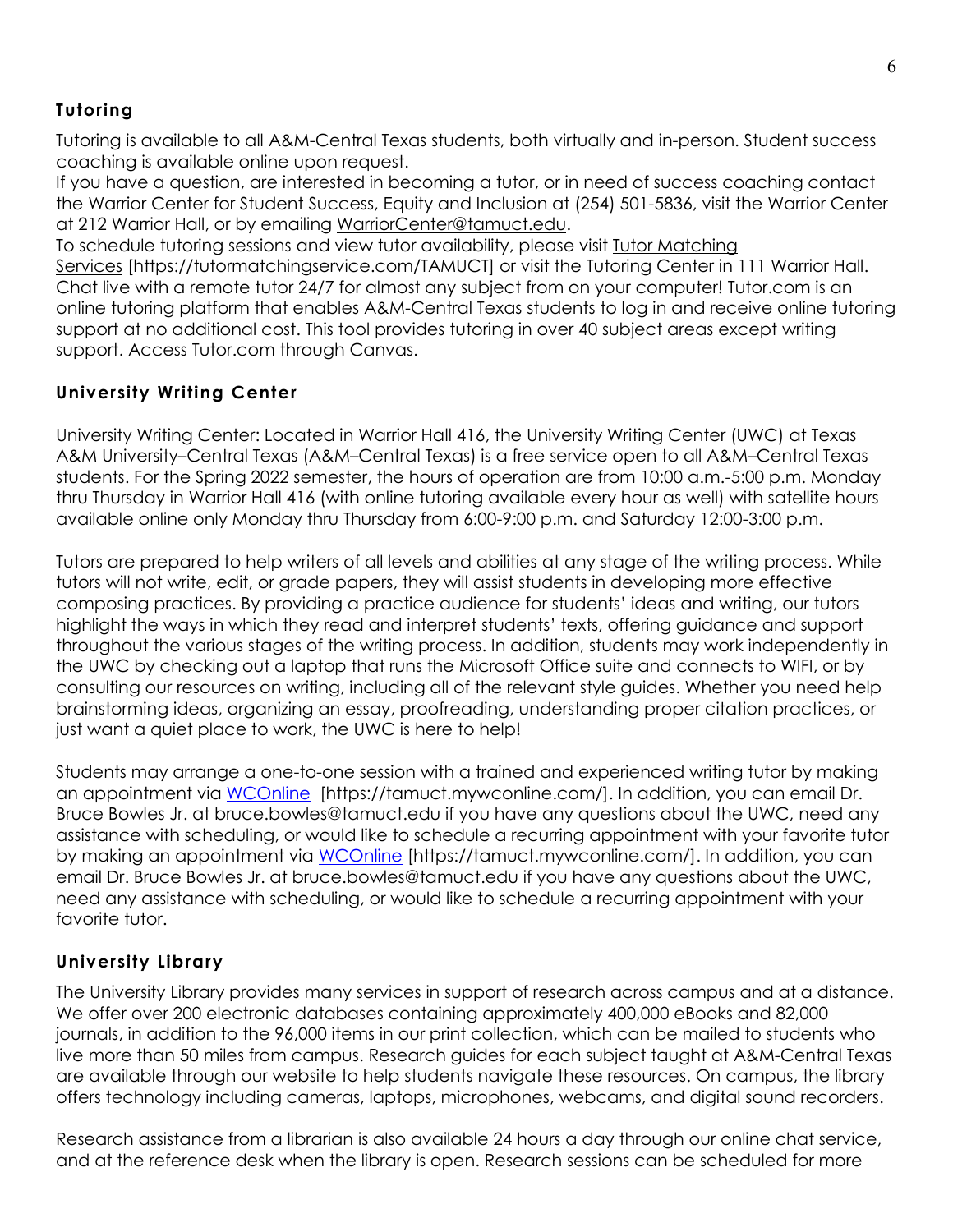comprehensive assistance, and may take place virtually through WebEx, Microsoft Teams or inperson at the library. Schedule an [appointment](https://nam04.safelinks.protection.outlook.com/?url=https%3A%2F%2Ftamuct.libcal.com%2Fappointments%2F%3Fg%3D6956&data=04%7C01%7Clisa.bunkowski%40tamuct.edu%7Cde2c07d9f5804f09518008d9ab7ba6ff%7C9eed4e3000f744849ff193ad8005acec%7C0%7C0%7C637729369835011558%7CUnknown%7CTWFpbGZsb3d8eyJWIjoiMC4wLjAwMDAiLCJQIjoiV2luMzIiLCJBTiI6Ik1haWwiLCJXVCI6Mn0%3D%7C3000&sdata=KhtjgRSAw9aq%2FoBsB6wyu8b7PSuGN5EGPypzr3Ty2No%3D&reserved=0)

[here](https://nam04.safelinks.protection.outlook.com/?url=https%3A%2F%2Ftamuct.libcal.com%2Fappointments%2F%3Fg%3D6956&data=04%7C01%7Clisa.bunkowski%40tamuct.edu%7Cde2c07d9f5804f09518008d9ab7ba6ff%7C9eed4e3000f744849ff193ad8005acec%7C0%7C0%7C637729369835011558%7CUnknown%7CTWFpbGZsb3d8eyJWIjoiMC4wLjAwMDAiLCJQIjoiV2luMzIiLCJBTiI6Ik1haWwiLCJXVCI6Mn0%3D%7C3000&sdata=KhtjgRSAw9aq%2FoBsB6wyu8b7PSuGN5EGPypzr3Ty2No%3D&reserved=0) [https://tamuct.libcal.com/appointments/?g=6956]. Assistance may cover many topics, including how to find articles in peer-reviewed journals, how to cite resources, and how to piece together research for written assignments.

Our 27,000-square-foot facility on the A&M-Central Texas main campus includes student lounges, private study rooms, group work spaces, computer labs, family areas suitable for all ages, and many other features. Services such as interlibrary loan, TexShare, binding, and laminating are available. The library frequently offers workshops, tours, readings, and other events. For more information, please visit our Library [website](https://nam04.safelinks.protection.outlook.com/?url=https%3A%2F%2Ftamuct.libguides.com%2Findex&data=04%7C01%7Clisa.bunkowski%40tamuct.edu%7C7d8489e8839a4915335f08d916f067f2%7C9eed4e3000f744849ff193ad8005acec%7C0%7C0%7C637566044056484222%7CUnknown%7CTWFpbGZsb3d8eyJWIjoiMC4wLjAwMDAiLCJQIjoiV2luMzIiLCJBTiI6Ik1haWwiLCJXVCI6Mn0%3D%7C1000&sdata=2R755V6rcIyedGrd4Os5rkgn1PvhHKU3kUV1vBKiHFo%3D&reserved=0)

[http://tamuct.libguides.com/index].

# **A Note about Sexual Violence at A&M-Central Texas**

Sexual violence is a serious safety, social justice, and public health issue. The university offers support for anyone struggling with these issues. University faculty are mandated reporters, so if someone discloses that they were sexually assault ed (or a victim of Domestic/Dating Violence or Stalking) while a student at TAMUCT, faculty members are required to inform the Title IX Office. If you want to discuss any of these issues confidentially, you can do so through Student Wellness and Counseling (254-501-5955) located on the second floor of Warrior Hall (207L).

Sexual violence can occur on our campus because predators often feel emboldened, and victims often feel silenced or shamed. It is incumbent on ALL of us to find ways to actively create environments that tell predators we don't agree with their behaviors and tell survivors we will support them. Your actions matter. Don't be a bystander; be an agent of change. For additional information on campus policy and resources visit the [Title IX webpage](https://www.tamuct.edu/compliance/titleix.html)

[\[https://www.tamuct.edu/compliance/titleix.html\]](https://www.tamuct.edu/compliance/titleix.html).

# **Behavioral Intervention**

Texas A&M University-Central Texas cares about the safety, health, and well-being of its students, faculty, staff, and community. If you are aware of individuals for whom you have a concern, please make a referral to the Behavioral Intervention Team. Referring your concern shows you care. You can complete the [referral](https://cm.maxient.com/reportingform.php?TAMUCentralTexas&layout_id=2) online [https://cm.maxient.com/reportingform.php?TAMUCentralTexas&layout\_id=2].

Anonymous referrals are accepted. Please see the [Behavioral Intervention Team](https://www.tamuct.edu/bit) website for more information [https://www.tamuct.edu/bit]. If a person's behavior poses an imminent threat to you or another, contact 911 or A&M -Central Texas University Police at 254-501-5805.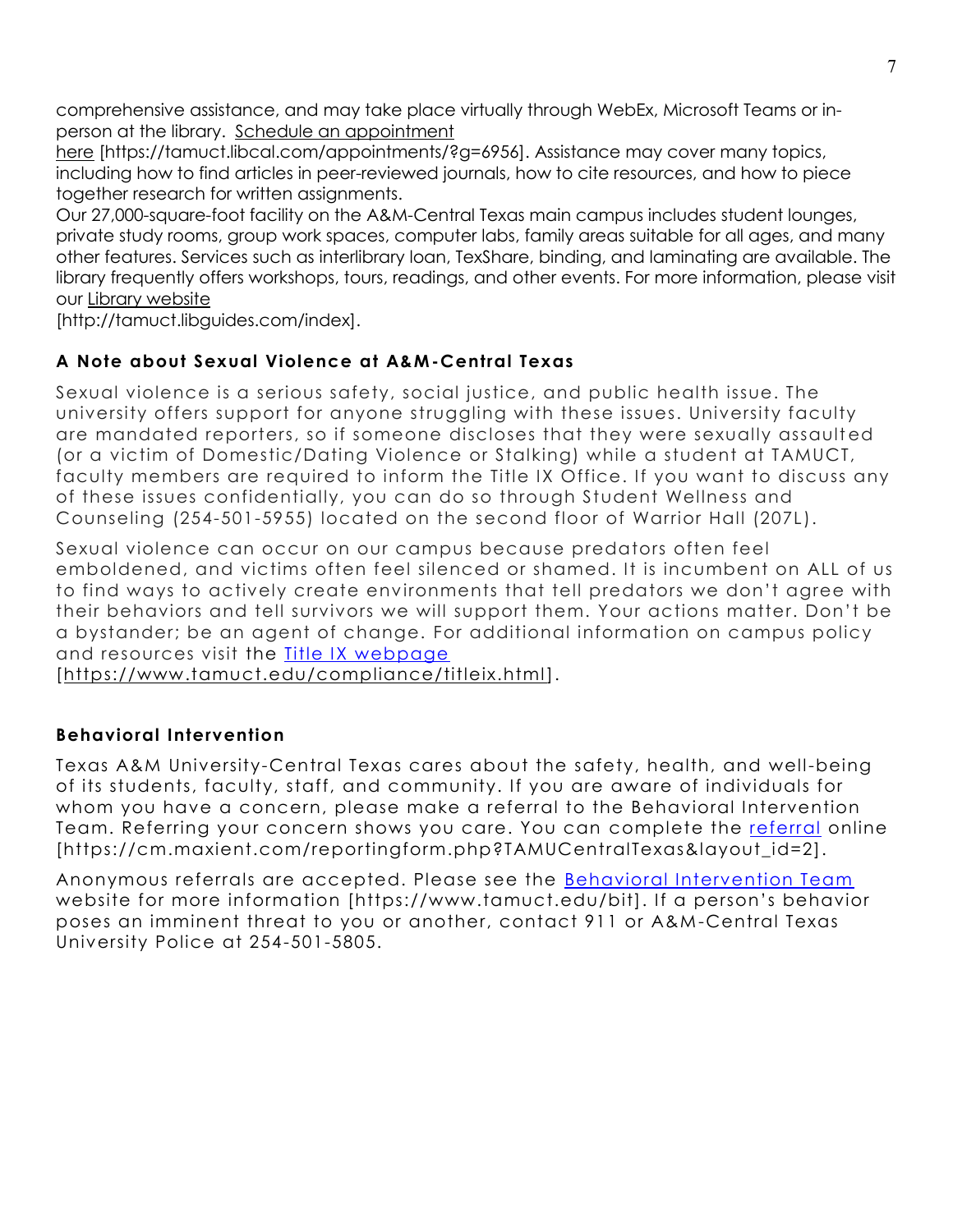### **INSTRUCTOR POLICIES**

#### **Copyright Notice:**

Students should assume that all course material is copyrighted by the respective author(s). Reproduction of course material is prohibited without consent by the author and/or course instructor. Violation of copyright is against the law and Texas A&M University-Central Texas' Code of Academic Honesty. All alleged violations will be reported to the Office of Student Conduct.

#### **Uncooperative Technology**

If your computer or other device displays defiant tendencies, eats your homework, or exhibits other inappropriate behaviors, use a TAMUCT computer lab, the TAMUCT library, or a local library to complete and submit your assignments. All assignments are due on the required day and time.

#### **Late Work:**

The professor will deduct 10% of the possible points if an assignment is past due. Ten percent will be deducted each additional day the assignment is late. Supplemental assignments are not available. Be aware of the time and date each assignment is due.

Late work will be accepted without penalty only under extreme extenuating circumstances. This information will be communicated to the professor in a timely manner (no more than two days after the due date) and directly from the student who will be or who is absent. The professor will not accept information from another student. If extenuating circumstances prevent a student from completing an assignment(s) by the due date, medical or other documentation is required.

#### **Academic Integrity:**

.

The professor will strictly adhere to the University's policy of Academic Integrity.

This syllabus is an overview of the course, a description of the learning tasks, and an explanation of university policy. The professor reserves the right to amend the syllabus during the term.

*Be cognizant of Canvas Announcements and all emails that may indicate changes to the syllabus and the class.*